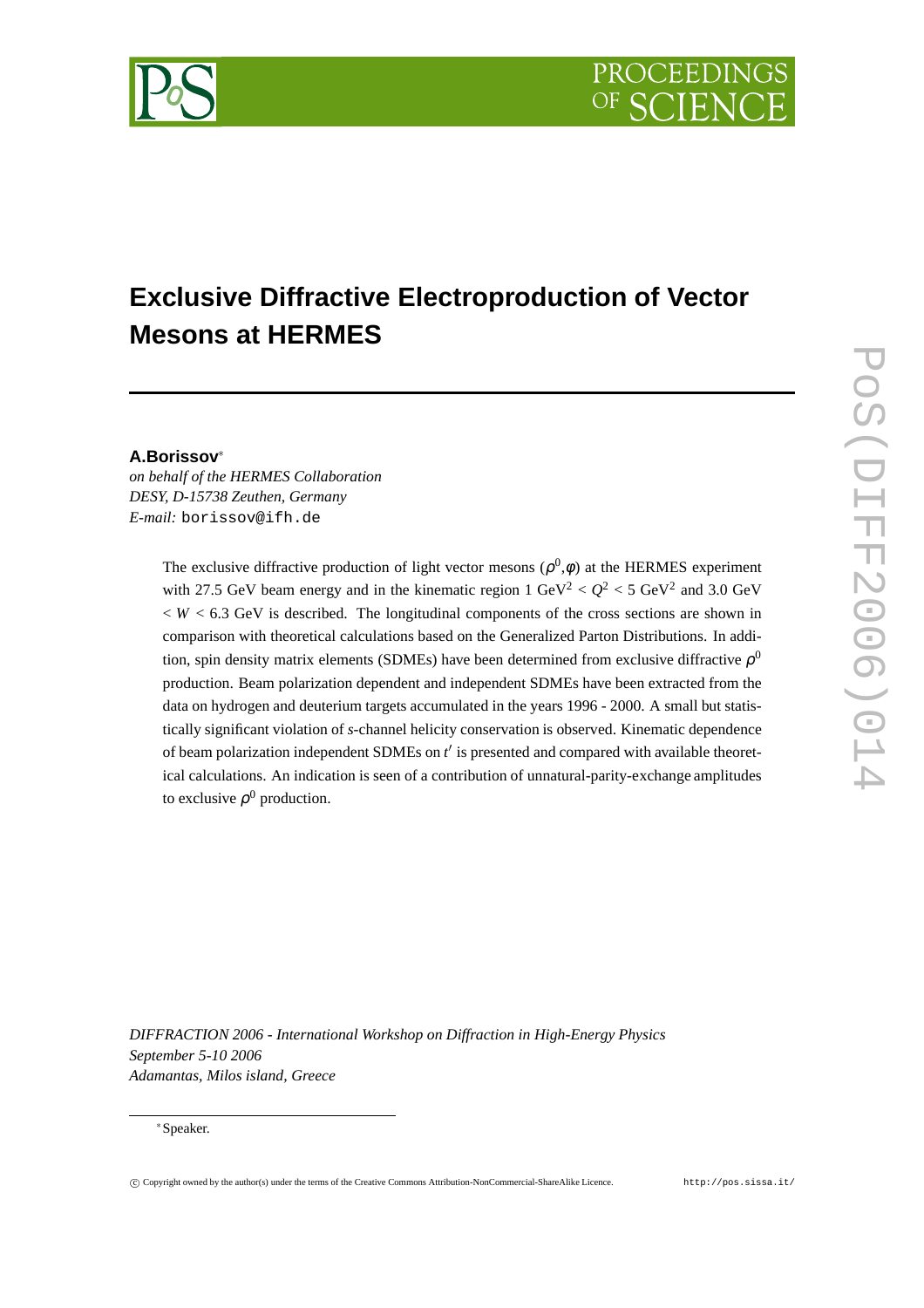#### **1. Introduction**

New and published HERMES data on diffractive vector meson production are presented, and are compared to available theoretical calculations based on the Generalized Parton Distributions (GPDs) [1] which describe dynamical correlations between partons with different momenta. Experimentally, GPDs can be investigated in hard-exclusive production of mesons or non-resonant pion pairs by longitudinally polarized virtual photons. The HERMES longitudinal cross section ( $\sigma$ <sub>*L*</sub>)</sub> data on  $ρ$ <sup>0</sup> [2] and φ meson production have been compared to the GPD based calculations of [3] to estimate the contributions of the two major production mechanisms involved: quarkexchange and gluon-exchange.

The spin transfer from the virtual photon to the vector meson is commonly described [4] in terms of spin density matrix elements (SDMEs). SDMEs are usually described in the center-ofmass system of the virtual photon and target nucleon by the helicity amplitudes  $T_{\lambda_V\lambda'_N,\lambda_\gamma\lambda_N}$  where  $\lambda_V$  $(\lambda_\gamma)$  is the helicity of the vector meson (virtual photon) and  $\lambda_N$ ,  $\lambda'_N$  denote the helicities of incident and outgoing nucleon, respectively. The full expression for the decay angular distribution is given in Ref. [4] in terms of SDMEs  $r_{ij}^{\alpha}$ , which are related to the initial spin density matrix elements  $\rho_{\lambda_V\lambda_V'}^{\alpha}$ of the vector meson:  $\rho^{\alpha}_{\lambda_V \lambda_{V'}} = \frac{1}{2N_{\alpha}} \sum_{\lambda_{\gamma} \lambda_{\gamma'}} T_{\lambda_V \lambda_{\gamma}} \sum_{\lambda_{\gamma} \lambda_{\gamma'}}^{\alpha} T^*_{\lambda_V' \lambda_{\gamma'}}$ . Here  $N_{\alpha}$  denotes a normalization factor, and  $\Sigma_{\lambda_7 \lambda_7'}^{\alpha}$  ( $\alpha = 0, 1, ..., 8$ ) are nine Hermitian matrices defined in Ref. [4]. The index values  $\alpha =$  $0, 1, 2, 3$  represent transverse photons: unpolarized, the two directions of linear polarization, and circular polarization. Pure longitudinal photons correspond to  $\alpha = 4$ , and the remaining values  $\alpha =$ 5 6 7 8 are attributable to the interference of longitudinal and transverse photons. Summation over final nucleon helicities and averaging over initial proton helicities is implied. As the contributions of longitudinal and transverse photons are not distinguishable at fixed beam energy, the alternative matrices (hence-forward referred to as SDMEs) are used [4]:  $r^{04} \equiv (\rho^0 + \varepsilon R \rho^4)/(1 + \varepsilon R)$ ,  $r^{\alpha} \equiv$  $\rho^{\alpha}/(1+\varepsilon R)$  for  $\alpha = 1, 2, 3$ , and  $r^{\alpha} \equiv \sqrt{R\rho^{\alpha}/(1+\varepsilon R)}$  for  $\alpha = 5, 6, 7, 8$ , where  $\varepsilon$  is the virtual photon polarization parameter and  $R \equiv \sigma_L/\sigma_T$  is the longitudinal-to-transverse cross section ratio.

If *s*-channel helicity conservation (SCHC) is assumed, the helicity of the vector meson is the same as of the virtual photon. The validity of SCHC was tested, and as shown below, the observation of several non-zero SDMEs for  $\rho^0$  production indicates contributions from SCHCviolating helicity-flip amplitudes. In addition, the relative contribution of natural- and unnaturalparity exchange was estimated from the combination of certain SMDEs. Natural-parity exchange indicates that the interaction between the virtual photon and the target nucleon is mediated by a particle of 'natural' parity  $(J^P = 0^+, 1^-, ...$  e.g.  $\rho^0$ ,  $\omega$ ,  $A_2$ ), while 'unnatural' parity exchange denotes the contribution of exchanged mesons with  $J^P = 0^-$ ,  $1^+$ , ..., e.g.  $\pi$  or  $A_1$ .

## **2.** The cross section of  $\rho^0$  and  $\phi$  production

The  $\rho^0$  and  $\phi$  mesons are observed in the HERMES spectrometer [5] by detecting their decay products in the following channels:  $\rho^0 \to \pi^+\pi^-$  (100%) and  $\phi \to K^+K^-$  (49%). The  $\rho^0$  mesons are identified [2] by requiring  $0.6 \text{ GeV} < M_{\pi\pi} < 1 \text{ GeV}$ , with  $M_{\pi\pi}$  being the invariant mass of the  $\pi^+\pi^-$  system. The  $\phi \to K^+K^-$  background in the  $\rho^0$  spectra is removed by the requirement that  $M_{KK} > 1.04$  GeV, if the hadrons are assumed to be kaons. The  $\phi$  mesons are selected by requiring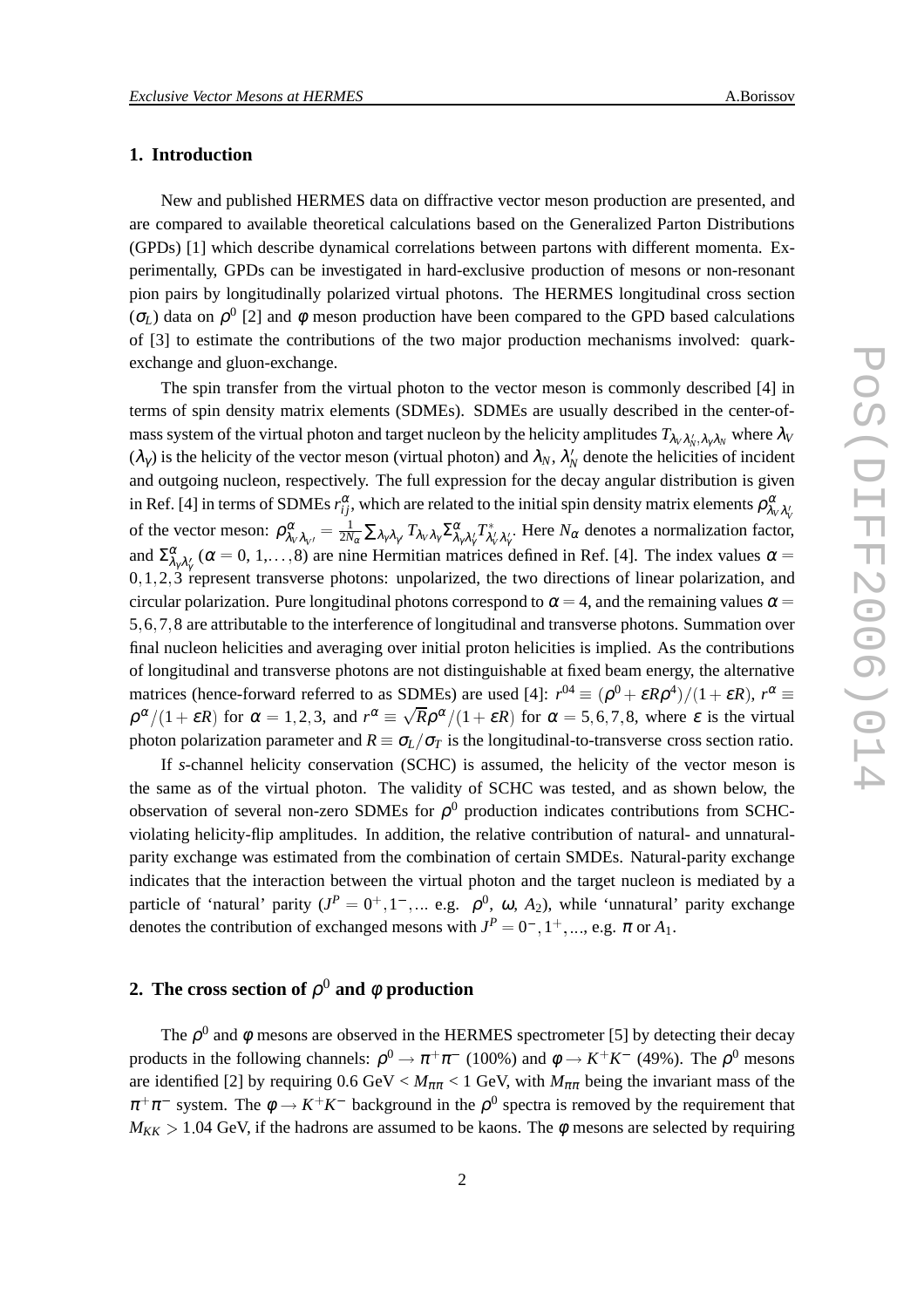



**Figure 1:** The longitudinal  $\rho^0$  production cross section [2] is compared to the results of calculations based on generalized parton distributions (GPDs). The dotted curves represent the gluon-exchange contribution, the dashed curves the quark-exchange contribution and the solid curves their sum.

0.99 GeV  $\lt M_{KK}$   $\lt$  1.04 GeV. The absence of a signal in the Cherenkov detector is required to identify kaon tracks.

For the calculation of the longitudinal cross section [3], higher twist effects have been included in a phenomenological fashion, and the  $Q^2$ -dependence of the strong coupling constant  $\alpha_s$ has been accounted for. In order to extract information on the longitudinal production cross section, data on  $r_{00}^{04}$ , the longitudinal fraction of the  $\rho^0$  cross section, have been used [2]. Using a parameterization of *R* the longitudinal cross section for  $\rho^0$  and  $\phi$  production has been determined using  $\sigma_L = R \sigma_{total} / (1 + \varepsilon R)$ , where  $\sigma_{total}$  represents the total measured cross section [2]. The resulting values for  $\rho^0$  and  $\phi$  production are shown in Fig. 1 and the left panel of Fig. 2, respectively, and are compared to the calculations of Ref. [3]. The calculations for  $\rho^0$  are in agreement with the data if both the quark-exchange and the gluon-exchange contributions are included.

For  $\phi$ -meson production only the gluon-exchange mechanism is expected to contribute, as the proton contains only a small population of *s*-quarks. Calculations based on this assumption [3] are in agreement with the data as presented in the left panel of Fig. 2.

The  $Q^2$ -dependence of the cross section ratio for  $\phi$  to  $\rho^0$  production is displayed in the right panel of Fig. 2, together with the results of other experiments [6, 7, 8]. The ratio of total cross sections shows a clear *W*-dependence. By contrast, a *W*-independent ratio of 2/9 between the total  $\rho^0$  and  $\phi$  production cross sections would be expected if both processes were driven by the gluonexchange mechanism alone. This is indeed observed for the high *Q* <sup>2</sup> data which, also correspond to higher values of W. The deviation in the  $\phi/\rho^0$  total cross section ratio from 2/9 confirms the conclusions derived from Fig. 1, i.e. that the quark-exchange mechanism represents an important contribution to the  $\rho^0$  production cross section at intermediate *W* values.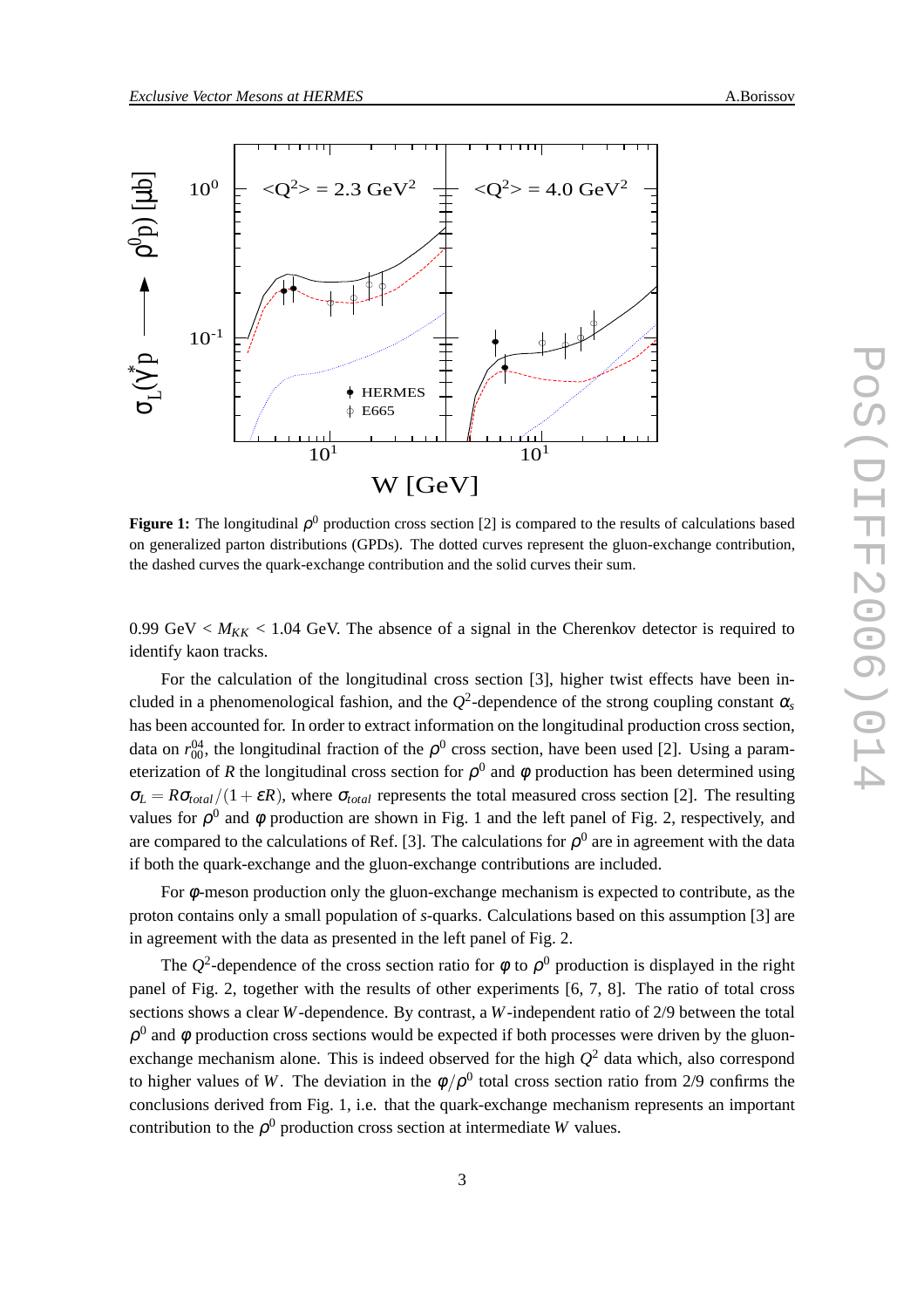

**Figure 2:** In the left panel the derived longitudinal φ production cross section is compared to the results of GPD-based calculations where only the gluon-exchange contribution has been used. In the right panel the ratio of  $\phi$  meson production relative to  $\rho^0$  meson production as a function of  $Q^2$  is presented.

#### **3. Spin Density Matrix Elements**

The angular distribution of the scattered lepton and of the decay products is described in terms of the following angles:  $\Phi$  is the angle between the scattering plane and the  $\rho^0$  production plane, while Θ and φ are the polar and azimuthal angles of the decay  $\pi^+$  in the vector meson rest frame, with the *z*-axis aligned opposite to the outgoing nucleon momentum in the  $\gamma$ <sup>\*</sup>p center-of-mass system [4]. The SDMEs are obtained directly from the measured quantities by minimizing the difference between the 3-dimensional  $(\cos \Theta, \phi, \Phi)$  decay angle matrix of the data and a sample of fully reconstructed Monte Carlo events, using the maximum likelihood method. An  $8 \times 8 \times 8$  binning was used for the variables  $\cos\Theta$ ,  $\phi$ ,  $\Phi$ . The Monte Carlo events were generated with uniform angular distributions and were reweighted in an iterative procedure with the angular distribution  $W(\cos\Theta, \phi, \Phi, r_{ij}^{\alpha})$  [4], where the matrix elements were treated as free parameters. The best fit parameters were determined using a binned maximum log-likelihood method. The minimization itself and the error calculation were performed using the MINUIT package. All these SDMEs were analyzed without the assumption of SCHC.

The extracted SDMEs for the kinematic region  $1 \text{ GeV}^2 < Q^2 < 5 \text{ GeV}^2$ ,  $3 \text{ GeV} < W < 6.3$ GeV and  $0.03 < x_{Bj} < 0.25$ , are presented for the proton and deuteron data samples in Fig. 3. All unpolarized SDMEs measured on the proton agree with those on the deuteron within one standard deviation of the combined uncertainty. The statistical uncertainties are larger for the eight polarized SDMEs (in the bottom of the plot) due to the limited lepton beam polarization (0.53).

The sections of the central vertical line in Fig. 3 indicate those SDMEs which are expected to be zero under SCHC. The gaps in this line correspond to elements which are not restricted by SCHC to be zero, and which are indeed found to be nonzero. Several unpolarized SDMEs, however, show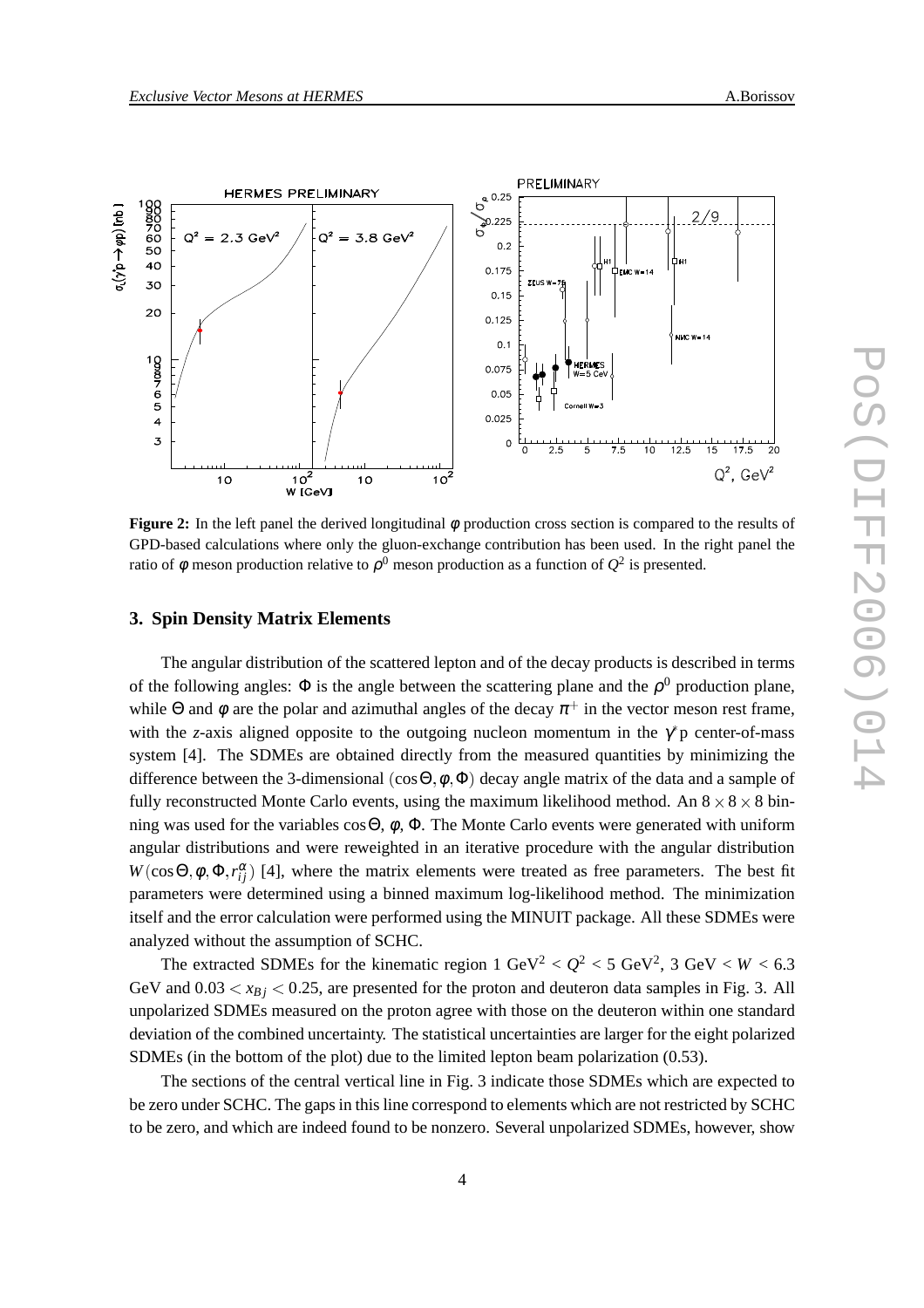PoS(DIFF2006)014

 $\overline{\phantom{0}}$ 



**Figure 3:** The 23 Spin Density Matrix Elements extracted for ρ <sup>0</sup> production from proton (full squares) and deuteron (full circles) targets. The sections of the vertical line denote the zero predictions for the case of the s-channel helicity conservation assumption. The inner error bars represent the statistical uncertainties as given by MINUIT, while the outer error bars indicate the statistical and systematic uncertainties added in quadrature. Enlarged symbols represent SDMEs violating SCHC; the corresponding spin-flip amplitude is noted beside the points.

significant violations of SCHC. Their offsets from zero are expressed in units of standard deviations as follows (with proton- and deuteron-target results separated by commas):  $r_{00}^5$  : 4.7, 5.5, Re $\{r_{10}^{04}\}$  : 4.1, 3.9,  $\text{Re}\{r_{10}^1\}$ : 4.0, 3.7,  $\text{Im}\{r_{10}^2\}$ : 2.9, 2.6. These results indicate a non-negligible contributions of spin-flip amplitudes to exclusive  $\rho^0$  production at intermediate energies.

The *t* -dependence of the 15 unpolarized SDMEs obtained for proton and deuteron data in four bins of  $t'$  (0 - 0.05 - 0.1 - 0.2 - 0.4)  $\text{GeV}^2$  is shown in Fig. 4. It is compared to calculations performed using three different approaches, based on pQCD *k<sup>T</sup>* factorization [10], Regge phenomenology [11], and on a pQCD GPD-based calculations [12]. Only two-gluon exchange is considered in all approaches, and it could be a reason for the disagreement between the data and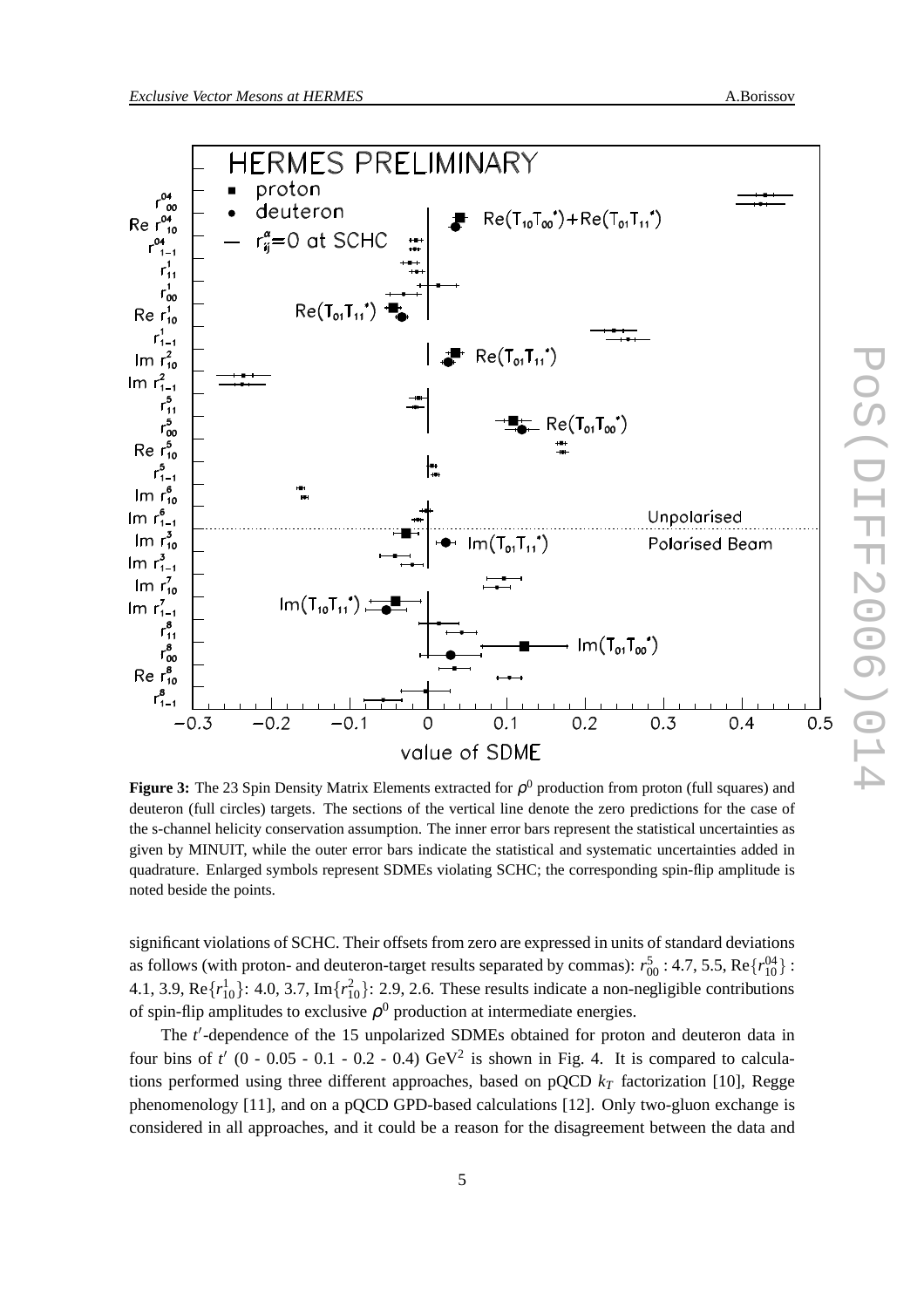

**Figure 4:** The *t'*-dependence of the unpolarized SDMEs for proton (full squares) and deuteron (full circles) targets compared with theoretical calculations. The inner error bars represent the statistical uncertainty, while the outer ones indicate the statistical and systematic uncertainties added in quadrature.

the calculations. GPD-based and Regge-phenomenology calculations are planned to include the quark-exchange process in addition to gluon-exchange.

Disregarding the assumption of SCHC, the hypothesis of the absence of unnatural-parity exchange (UnPE) in the *t*-channel implies that  $U_1 \equiv 1 - r_{00}^{04} + 2r_{1-1}^{04} - 2r_{11}^1 - 2r_{1-1}^1 = 0$ . The HER-MES proton result,  $U_1 = 0.112 \pm 0.033_{stat} \pm 0.049_{syst}$ , is different from zero at a level of  $2\sigma$  of the total uncertainty, demonstrating the significance of the unnatural-parity-exchange contribution. The deuteron result is compatible with zero:  $U_1 = 0.059 \pm 0.026_{stat} \pm 0.047_{syst}$ . For coherent  $\rho^0$  production on the deuteron only NPE is expected, as the isovector contribution is absent in the *t*-channel, as long as one-pion exchange is considered. A signal of UnPE is important as evidence of quark-antiquark exchange, corresponding to the polarized GPDs. The kinematic dependences of  $U_1$  for the proton on  $Q^2$ ,  $t'$  and  $x_{bj}$  are presented in Fig. 5. Though the errors are large due to the large number of SDMEs involved, all measured values of  $U_1$  are positive.

This work is supported in part by the Heisenberg-Landau program.